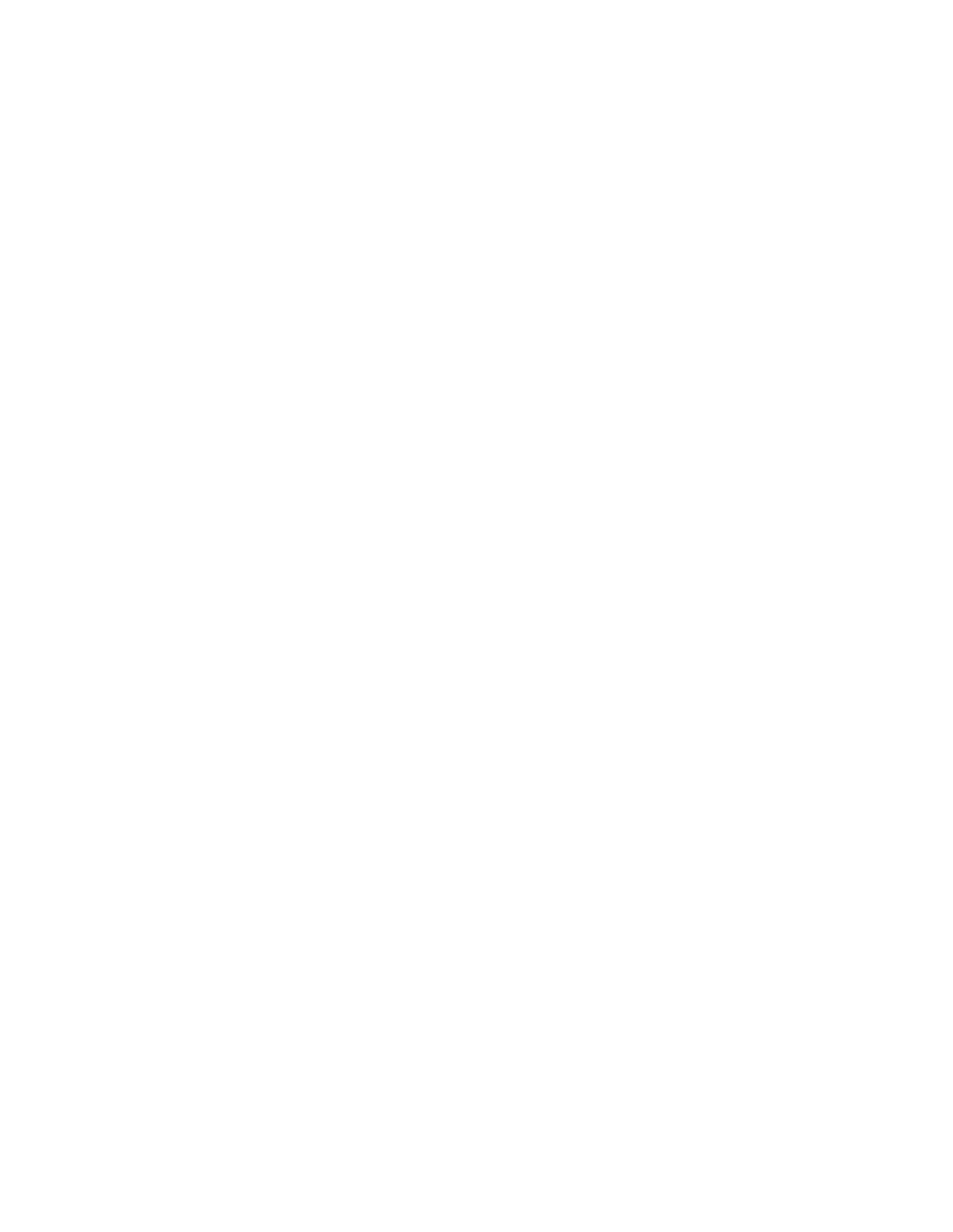# *¶4120.20 It Starts with You: Five Ways to Build an Outstanding Team*

Donna Obeid, Stanford University

Teams change the world. From U2 to the Harlem Globetrotters to the *Saturday Night Live* cast and crew, we've been in awe of the work of great teams.

Throughout my career in instructional design and development, I've had both the privilege of collaborating with teams so strong they seemed almost magical and the misfortunate of witnessing a few rather lousy teams. Through it all, I've learned some secrets to cultivating a great team. Here are five of them:

### 1. Develop and Implement a Mission Statement and Goals.

A mission statement is your department's compass…without one, it's going to be very difficult to know which direction you're all headed. If you don't already have a mission statement, develop one. A strong mission statement should be 2-3 sentences long and should answer these questions: *What do we do? How do we do it? For whom? What value do we bring?* Once you have a mission statement, post it on your website and talk about it often.

Then consider your team's goals, for if the mission statement is the compass, the goals are the map. Every team needs *both* organizational goals and individual goals - these should be as specific as possible and focus on the bigger picture of what is ultimately trying to be achieved. I recommend utilizing the S.M.A.R.T. goals model to assist you.

SMART goals are Specific, Measurable, Attainable, Realistic and Timely. An example would be: By August 1, develop a 10-class training program so that staff can increase competency, streamline procedures and provide more effective customer service.

Dedicate a meeting for your team to brainstorm on what specific things they'd like to see the department achieve. After the meeting, organize the goals into a manageable document which is distributed to the whole team. Then develop an action plan on how the goals will be achieved, by whom and by when. Including everyone in the development of goals gives everyone a chance to be heard and increases the likelihood that goals will eventually be reached. Why? Because teams that fully understand the purpose of what they do are usually more engaged than teams without this focus. Goals – and transparent goals at that – play an enormous part in how your team members feel day-to-day, as well as in their long-term success. Strong leaders talk about goals on a regular basis and know the importance of connecting overall organization goals with individual performance goals.

## 2. Create a Training Program that Empowers Employees.

I've spent the last year developing an empowerment training program for the Engineering Research Administration team at Stanford. I began with an initial analysis and assessment of needs before collaborating with subject matters to design and develop ten courses. Classes – each no more than  $1.5$  hours in length – were then implemented and evaluated for effectiveness through surveys and feedback. Informal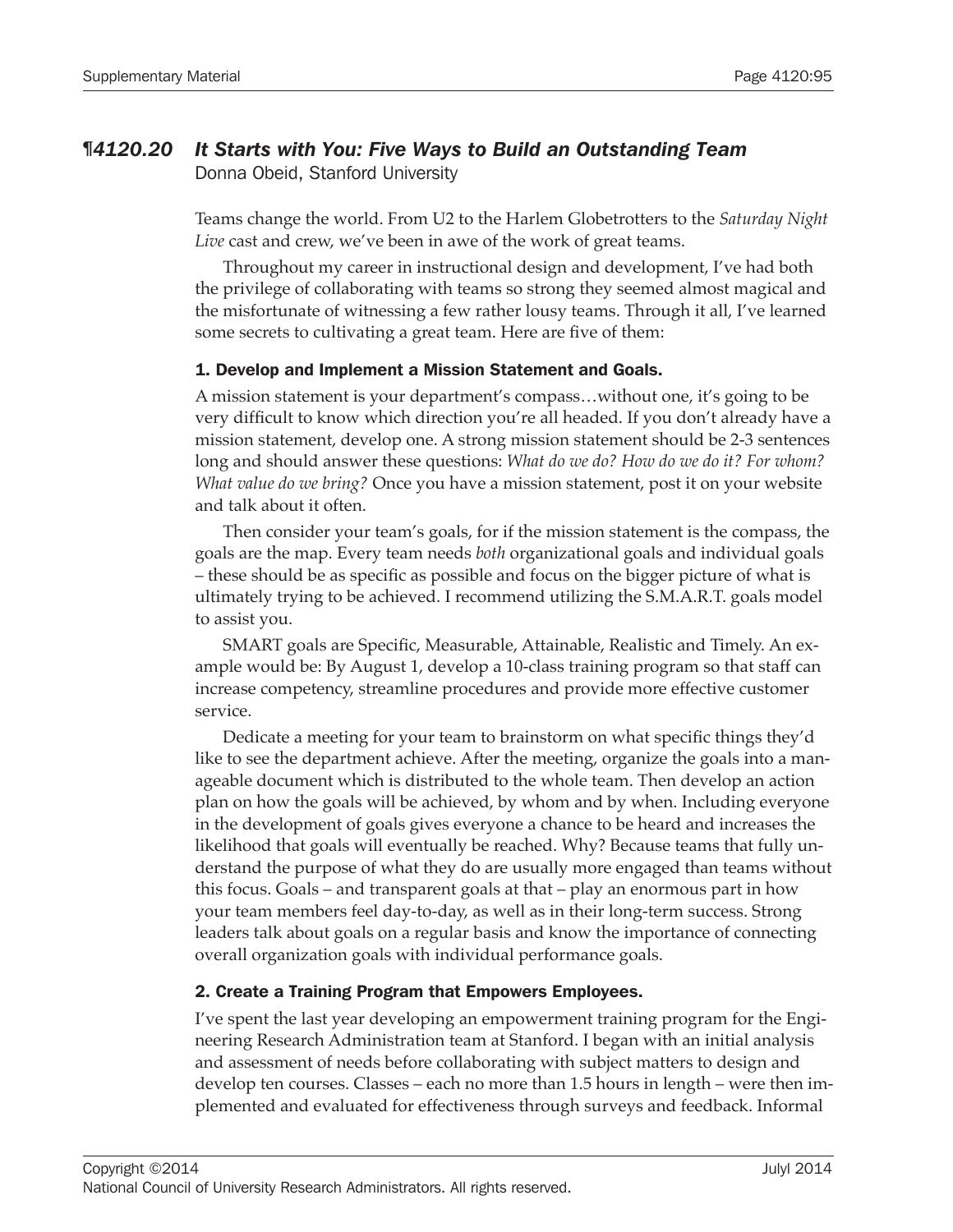one-hour ERA Connect sessions were also added as way for staff to exchange ideas and further connect with those who may be in seated in different buildings.

It hasn't all been easy. I've faced challenges in integrating training tools and workshops with the workloads, pressures and deadlines that make up so much of the job of a research administrator. But the training program has gone a long way in terms of increasing competency, streamlining processes and empowering our staff members.

Each of us needs to be committed to being lifelong learners. A training program that focuses on positive change goes a long way in terms of building team.

#### 3. Build An Employee Recognition Program.

In his article *Recognizing Employees Is Critical to Retention*, Chad Brooks discusses a workplace survey of more than 400 employees in various industries. The results of the survey reveal the key to keeping employees happy is to recognize them for their hard work. Nearly half of those surveyed said they would leave their jobs if they didn't feel appreciated by their managers. We can't help it…each of us wants to be recognized for a job well done!

Last year, we developed the Gold Star Recognition program in our department to recognize one employee each month for their extraordinary contributions to the organization. We aligned the program according to the three pillars of our mission, namely, to deliver outstanding customer service, ensure compliance and provide solutions. Individuals are nominated by their peers and receive a \$50 gift card as well as a printed certificate to hang on their cubicle wall. The results have been terrific. *Everyone wants that gold star!*

If you don't already have an employee recognition program in place, considering starting one. If you can't provide a gift card, perhaps a certificate and announcement will do. Whatever it takes, always celebrate achievements. Recognition is a great way to bring out the strengths of your teams, increase morale and encourage the weak performers to step up to the plate.

#### 4. Encourage and Develop Employee Strengths.

Great leaders know how to instinctively recognize an individual's strengths and align these strengths to the success of the team. While it's no easy feat to do this, teams that focus on building and connecting strengths reap far more reward than teams that take the hands-off approach. Who in your department is a strong writer? Who excels at analytic skills? Who can easily discuss the best way to navigate through Fastlane or Grants.gov?

Bring out your employees' talents and strengths by encouraging them to lead a committee, develop new tools, apply for a conference, give a presentation at an upcoming staff meeting, etc. This is the way employee gain awareness not only of their strengths but also of the strengths of their colleagues. It's your job as a leader to tie individual strengths and goals with overall organizational goals. Doing so creates something of a happy and healthy village whose members cannot help but want to keep making things better. As Henry Ford once said, "If everyone is moving